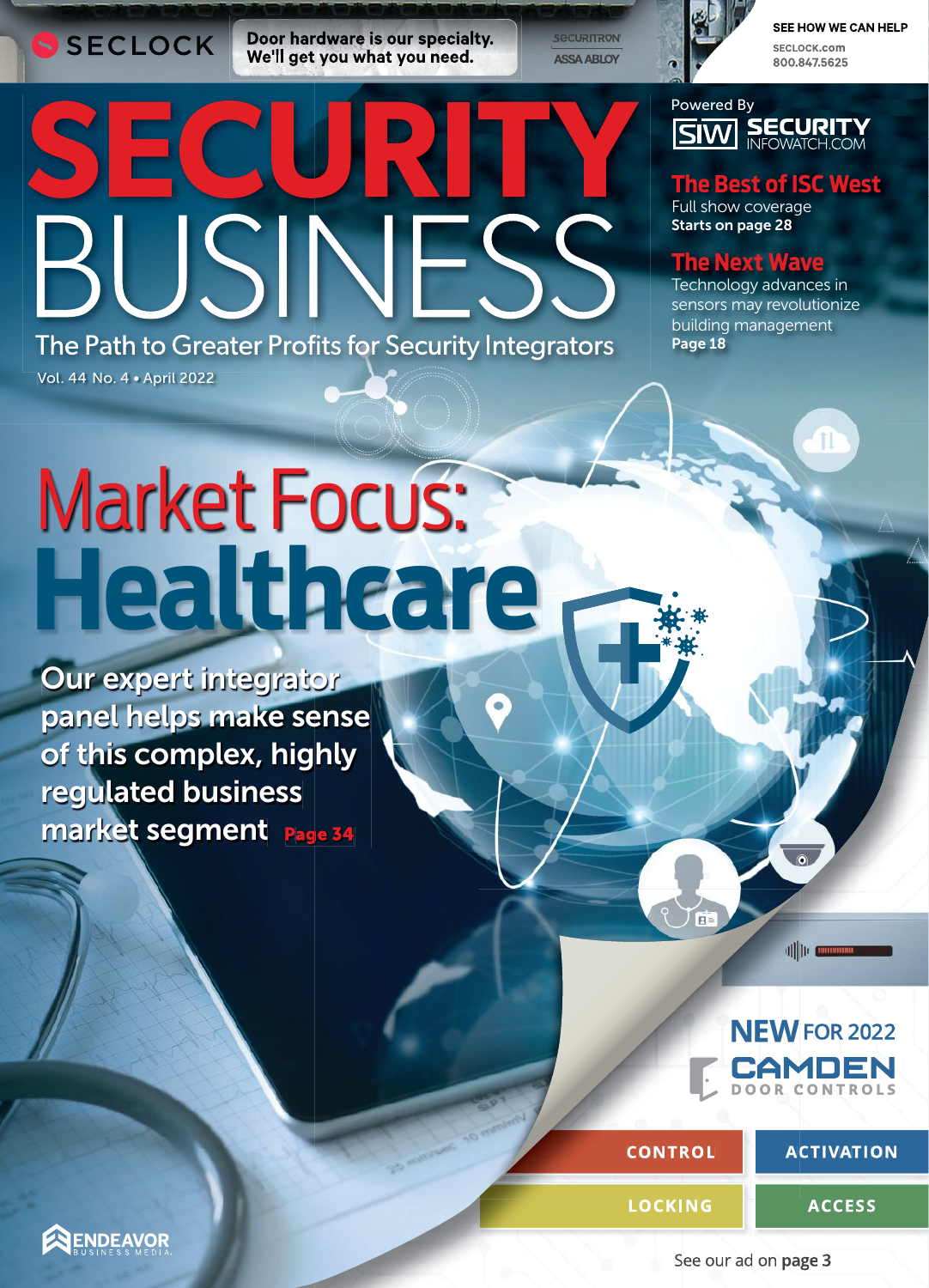# *Technology Roundtable*

Sponsored By

**INOVONICS**\*

# Emergency Duress for Hospitals

As workplace violence increases dramatically in overstressed hospital environments, technology can help speed a response

lways a challenging problem, workplace violence in healthcare settings **grew substantially** over the continuing course of the COVID-19 pandemic. Many different stresses of the pandemic – mask mandates, limited visitation and lack of staff to name a few – pushed staff, managers, patients, and family members to the breaking point. This avalanche of stressors forced many hospitals to re-visit their preparedness and response protocols for workplace violence. **A**

One such protocol is mobile and fixed emergency duress systems. This exclusive technology roundtable sponsored by Inovonics takes a closer look at these technologies, including benefits, installation tips and more from the experts who are deploying them.

#### **Jow has COVID changed If the risk paradigm for** hospitals from a workplace violence perspective?

Jeffs: Many patients and family members are upset with the changes in hospitals due to COVID-19, such as visitor restrictions, limited bed availability, and more. This has caused an increase in violence towards hospital staff, making it more important than ever to provide the proper technology to allow staff members to quickly and easily alert for help.

**McNutt:** The combination of staff shortages, heightened mask/ PPE requirements, and greater limitations on patient visitation accessibility all combine to lead to a more stressful work environment for all involved.

Hasserd: As workplace violence in healthcare settings grew over the course of the pandemic, many employers were at a loss for how to help overworked and overstressed staff members cope, simply because we had never seen this type of situation before.

**Dever:** Hospitals are operating at capacity due to the virus, and for some, the stressors become too much, and they leave the field altogether – which further exacer-

## The Panel:

Johnathan Hasserd, VP of Sales and Marketing for Colorado-based integrator Beacon Communications

Amy Jeffs, VP of Status Solutions, a provider of situational awareness technologies

**J.T. McNutt**, Director of Technology and Operations for Bluepoint Alert Solutions, a provider of a proprietary Rapid Emergency Response Systems (RERS)

Craig Dever, VP of Sales and Marketing for sponsor manufacturer Inovonics

bates the stress caused by staffing shortages. Cases of violence at hospitals are rising as a result, with routine verbal and physical assaults on staff – and even visitors and patients – being well documented.

# What role does mobile<br>W duress technology play on a hospital/healthcare campus?

Hasserd: Duress buttons that can be easily carried by staff members allow security professionals and police to arrive on scene within minutes of an alert. This duress technology can be integrated into an entire safety system that is designed to increase safety not only for workers but also for patients and visitors. A working duress system can also reduce hospital risk and financial exposure.

**McNutt: Doctors and nurses** are regularly moving from operating rooms, to recovery rooms, to work stations, to supply closets, etc. Mobile duress technology gives staff the ability to trigger an emergency with the push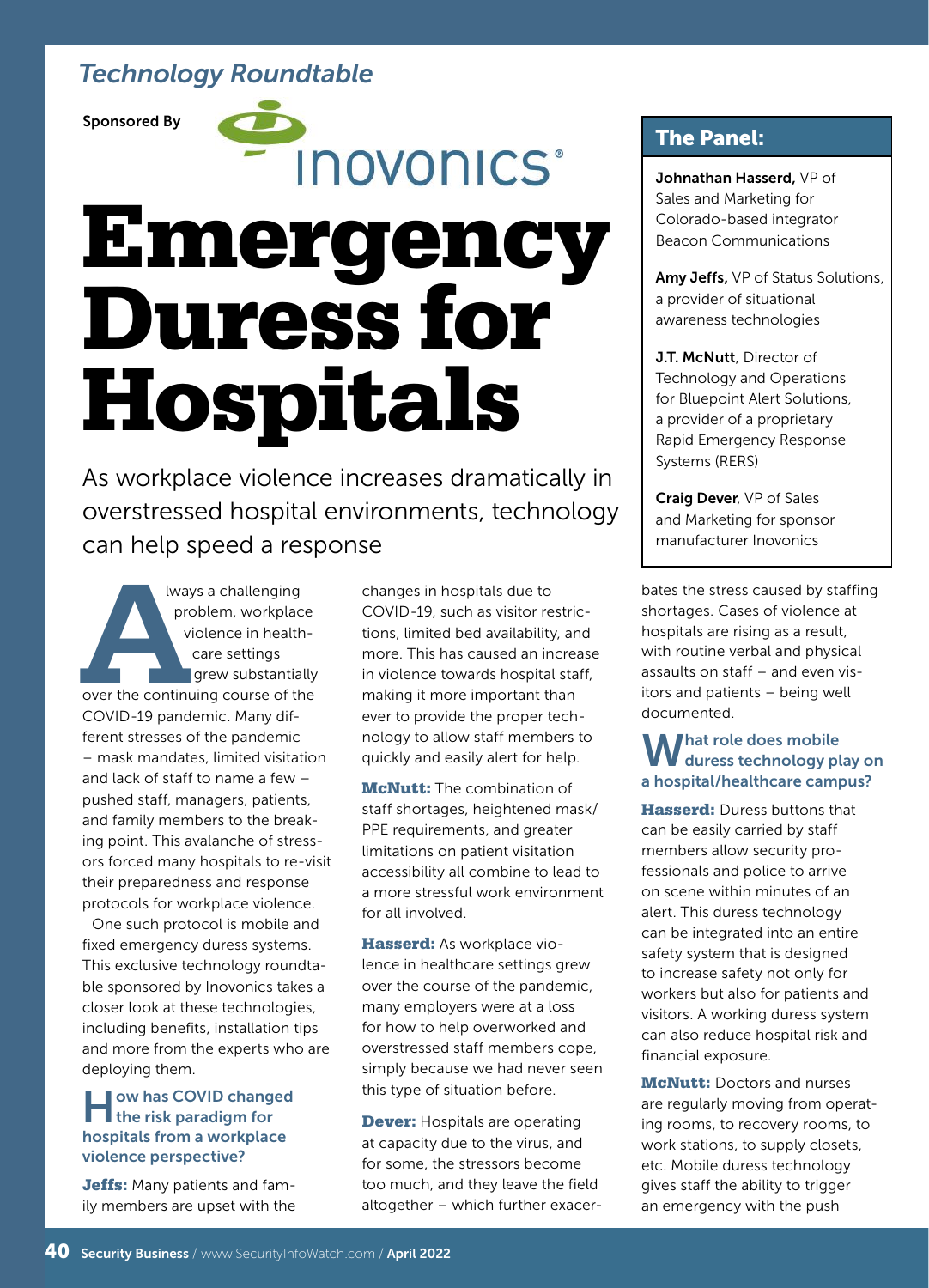of a button regardless of where they happen to be when an incident occurs.

**Jeffs:** With mobile duress technology in combination with advanced alerting technology, specific contacts or groups of users can be notified of an unfolding situation with the press of a button. After creating a hospital's desired alerting escalations, staff members will only receive alerts regarding what they need to know. For example, nurses, maintenance, and management can all be assigned a unique set of alerts. When an assigned group receives an alert, a single user can accept it, clearing the alert from their fellow staff members' devices. This ensures that only the necessary number of people respond to a situation.

Dever: Even in smaller facilities, it is unrealistic to assume security personnel can be readily on hand at all times. With fixed duress pendants, responders know where to go based on where the activated pendant is installed; however, a fixed pendant may not always be within reach. This is where a body worn mobile duress system comes in.

### How do duress systems pinpoint location of a caller during an emergency, and how can that information be leveraged to increase safety?

Hasserd: Once they press the duress button, a signal is sent with the staff member's current location. As workplace violence in healthcare settings grew over the course of the pandemic, many employers were at a loss for how to help overworked and overstressed staff members cope."



– Johnathan Hasserd, Beacon Communications

By using Bluetooth, Wi-Fi or other RF devices, staff member location can be quickly [ascertained], even in a parking garage. These real-time alerts are displayed at a security command center using a desktop application or integrated into nurse call systems. Complete details are visible, including a map of the staff member's location. From this, several safety measures can be activated: Security professionals can be dispatched, a lockdown can begin, cameras and recordings can be activated, message boards can display visual warnings, emails can be sent, text messages can be used, and several other communication tools can be activated.

Jeffs: Hospitals that utilize repeaters are better able to pinpoint the specific location of a mobile duress signal. Using repeaters or "points of interest" throughout the hospital and vector mapping, staff receive alerts with the closest location to a triggered mobile duress device based on mathematical calculations. These locations can be



When there are too many alerts, staff can become desensitized to notifications. To avoid this, it is important to implement mobile duress alongside an enhanced alerting platform."

– Amy Jeffs, Status Solutions

included in the detailed alerts that are sent to people responding to the situation. This allows for the quickest possible response, as well as informed decision making.

**McNutt:** Generally, our recommendation would be to assign each mobile device with a description of the location where the carrier is most likely to be located (NICU floor, Emergency Room, outpatient clinic, etc.). It is critical, especially in a large hospital, to ensure that first responders can be given accurate information about what part of the building they need to go to.

**Dever:** Indoor location technologies typically measure the signal strength of a radio transmission from a pendant to some type of receiver. The Inovonics system measures a Bluetooth signal generated at the time of the pendant press, using Bluetooth receivers called locators, which are strategically installed throughout the facility. This signal strength data then gets transmitted over the Inovonics EchoStream network to our mobile duress application. This step is critical, because without a reliable radio protocol to ensure the message gets through, the location information would never reach responders.

There are numerous protocols available for message transmission – WiFi, Bluetooth, Zigbee and Z-Wave can be all used for mobile duress solutions – but they are not capable of delivering messages with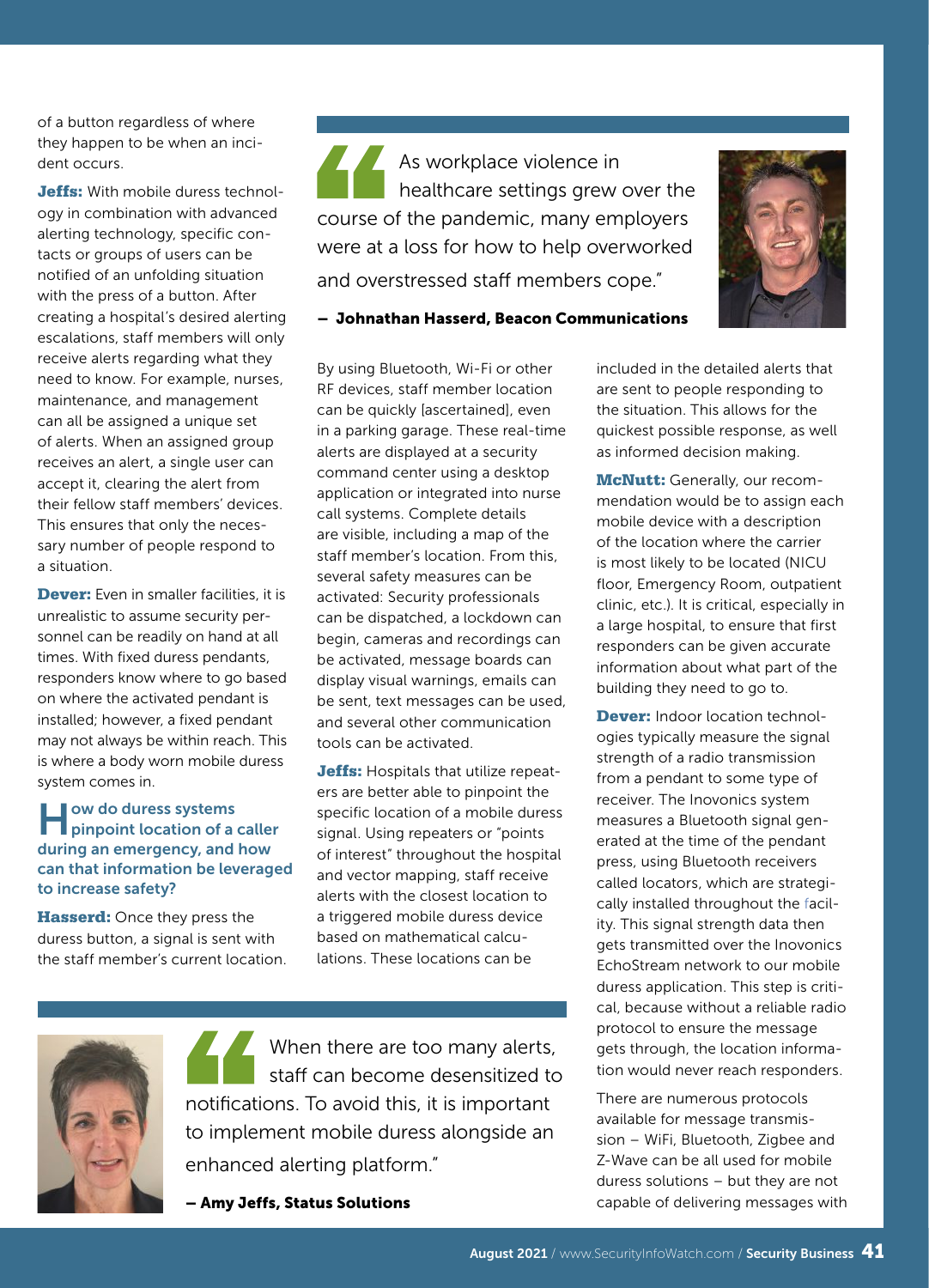# *Technology Roundtable*

the level of reliability demanded in RF-unfriendly, indoor commercial environments like hospitals. A mobile duress system's wireless backbone must have a proven track record of withstanding interference, overcoming obstacles, and guaranteeing multiple paths from the alarm device to the receiver.

#### I hat are some of the challenges when installing mobile duress systems in hospitals?

**McNutt:** One of the primary challenges is the deployment of sufficient RF repeaters to ensure coverage throughout the whole facility, or at least all of the areas of the hospital where coverage if needed. As most hospitals are already equipped with extensive technology for various WiFi/ security/door access/paging/ other healthcare systems, it can be challenging to find good locations to install repeaters where power is available and signal propagation is mostly unobstructed. It can also be a challenge to ensure location-accurate response if the wearer of the mobile device frequently travels throughout the entire building, and doesn't primarily stay in one area – such as a security guard who makes regular rounds.

Jeffs: One of the biggest challenges is avoiding alarm fatigue. When hospitals implement a new

Any solution must ensure a coordinated response, and it should ideally leverage infrastructure already in place. The security integrator is well suited to make recommendations here."



#### – Craig Dever, Inovonics

alerting system, it can be easy to inundate staff with excessive alerts and notifications. When there are too many alerts, staff can become desensitized to their notifications, leading to long response times and sometimes even alerts not being addressed at all. To avoid this, it is important to implement mobile duress alongside an enhanced alerting platform, which will allow the hospital to assign specific alerts to specific staff members, as well as provide staff with the ability to clear alerts from their coworkers' devices and receive detailed information so they are able to prioritize and respond properly.

Hasserd: The big challenge for our clients is to compile the capital to create a truly interoperable duress system; however, we can design and install a working solution that can be integrated with existing systems, significantly cutting costs.

**Dever:** Any solution must ensure a coordinated response, and it should ideally leverage infrastructure already in place. The security



Mobile duress technology gives staff the ability to trigger an emergency with the push of a button regardless of where they happen to be when an incident occurs."

- J.T. McNutt, Bluepoint Alert Solutions

integrator is well suited to make recommendations here. The goal should be seamless integration into existing systems, especially when it comes to alerting security personnel via a central station, access control or an onsite system. The last thing anyone needs is yet another application to access and manage. Not only will it be easier to manage an integrated system, in the long run it will be more cost effective when compared to installing a standalone system.

Finally, a word of caution: There are a number of solutions that rely on mobile phone apps – some are panic buttons on a phone that can alert personnel onsite, a central station, or directly to 911. Before considering such alternatives there are several questions to keep in mind. First, as phone-based apps, how are they determining location? They are probably reliant on GPS or cellular, which will often not be effective indoors, especially between floors. Second, will such an approach support the coordinated response needed? Most of these application work outside of a hospital's existing infrastructure. Third, if someone is in an emergency, will they have the time to get their phone, unlock it and navigate to the app? It is much easier to press a dedicated button and know help is on the way.

**To learn more about sponsoring company Inovonics, visit www.inovonics.com or request more information at www.securityinfowatch.com/10213994.**